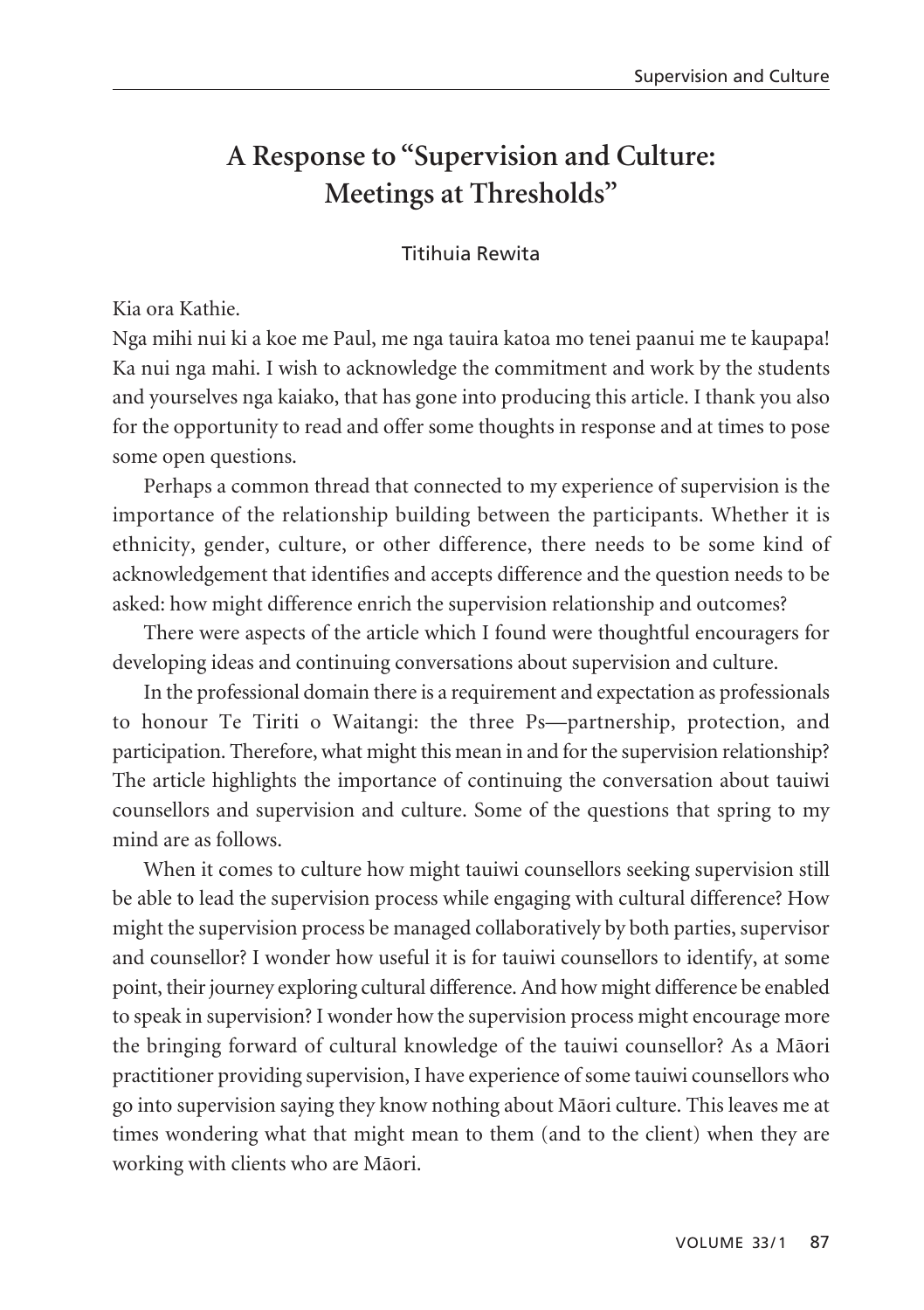I wonder if this article will shed further light on the ways in which some practitioners view cultural supervision as elusive. How might this article serve to reinforce the importance of Te Tiriti o Waitangi to the field of counselling and supervision, and bring to the fore some of the discourses around cultural supervision?

The article has identified that cultural supervision is a requirement of NZAC as a way of ensuring that the work of counselling and supervision is acknowledging of Te Tiriti o Waitangi. I wonder how tauiwi practitioners observe this in practice and how they may have developed some sense of meaning for themselves and the positions that are on offer in this process.

As a practitioner who is often called into a position of cultural supervisor and consultant, for me it is important that supervision brings forward and appreciates difference by engaging questions that will bring about a shared understanding. I am interested in the cultural knowledge that the counsellor brings. I am interested in an approach that allows for a mutual process, engagement with different world views, and appreciation of different values, so that the focus is on building a relationship with difference.

I wonder, too, about the supervision training on offer: I wonder if Mäori supervisors were trained in collaborative practices, how much more open cultural supervision could be. If people are not trained in some kind of collaborative supervision, then are the cultural and power differences likely to be even more dominant?

*Threshold/waharoa*—I found this to be a useful metaphor as I envisage it could be a site of bringing together in a micro sense supervisor and counsellor, and in a macro sense bringing together groups of people of different backgrounds. This metaphor is very indicative of useful and important pöwhiri processes that can facilitate building relationships and constructive outcomes. The relational component seems very important if counsellors are to be enabled to build relationship with a cultural supervisor.

In reference to the term *waharoa* in the article, what concepts might the pöwhiri process hold that might be adopted in supervision? What is it like for some tauiwi who are using or may be working to adopt some Mäori processes, and how might they take on the meanings and learnings of these? Is this a helpful körerö if people are identifying some Mäori concepts of value to the supervision process in the article? What more can be said about this?

Kathie, there were a number of pieces in the article that stood out for me in what the student pairs brought forward in their conversations, that I would like to acknowledge.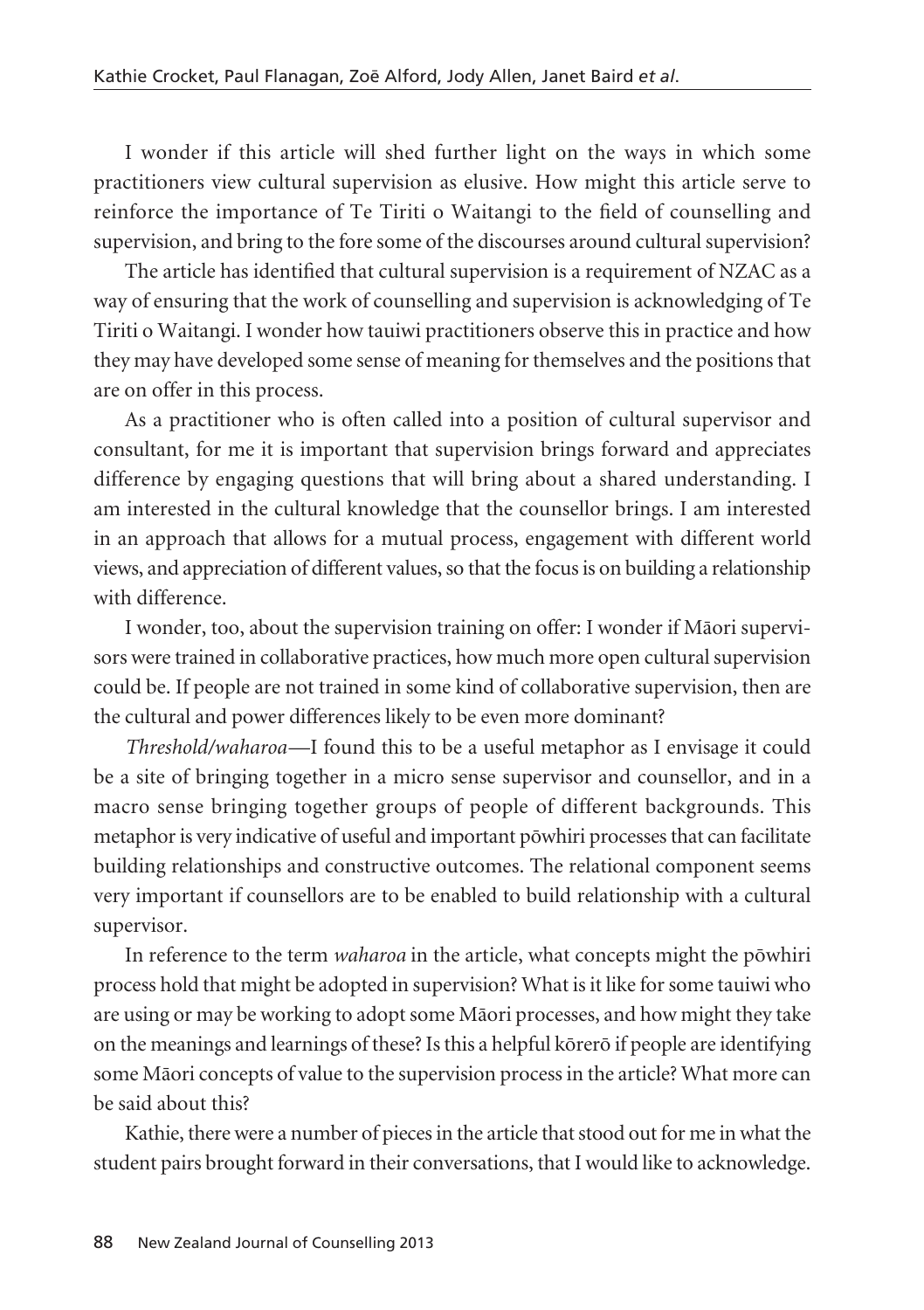#### *Brent and Bernard*

I was drawn to the visual images discussed of the gathering at the waharoa and the "caution and tension" that are experienced by people entering into a domain such as the marae atea. I am interested in the pöwhiri process and how this may be approached when thinking of supervision and culture. What are some of the shared experiences as a process that works with tension at the waharoa? I appreciated the idea that participants bring to supervision varying lenses of cultural difference, and how these can bring many challenges of understanding and engaging in the relationship of cultural supervision.

#### *Jody and Naarah*

This conversation for me heightens awareness of the elusiveness that the term cultural supervision can bring to the supervision process when counsellors may be positioned as the less knowledgeable participants. This position may lead them to defer to the more authoritative cultural knowledge of supervisors. For cultural supervision relationships with Mäori cultural supervisors, I wonder if some discourse around the need for "redress" is overarching in some relationships, and should that be discussed? I wonder how it could be discussed?

For me this again invites the question of how supervision can include cultural conversations in safe, equal, and respectful ways, and how tauiwi and Mäori participants in supervision can prepare themselves to be able to contribute in these ways.

# *Tricia and Ian*

Focusing on Treaty responsibilities for partnership through reciprocal relationships brings into focus the spaces between participants in supervision and how they might speak to those and about them. Again in this paper we are reminded and encouraged to value and to prioritise the relationship itself in supervision as a guide to practice that can work at the threshold of difference in ways that *allow for both joining and separating and keep us mindful of non-colonising approaches.* Very challenging tasks, I think, and significant learning and developing for both counsellor and supervisor.

# *Huia and Joan*

Joan, through identifying an experience of "compulsion in cultural supervision," may invite counsellors to consider how to challenge the authority of this, and how to work with other knowledge in a supervision relationship so one's own knowledge is also authored, as well as remaining respectfully open for question and discussion. I wonder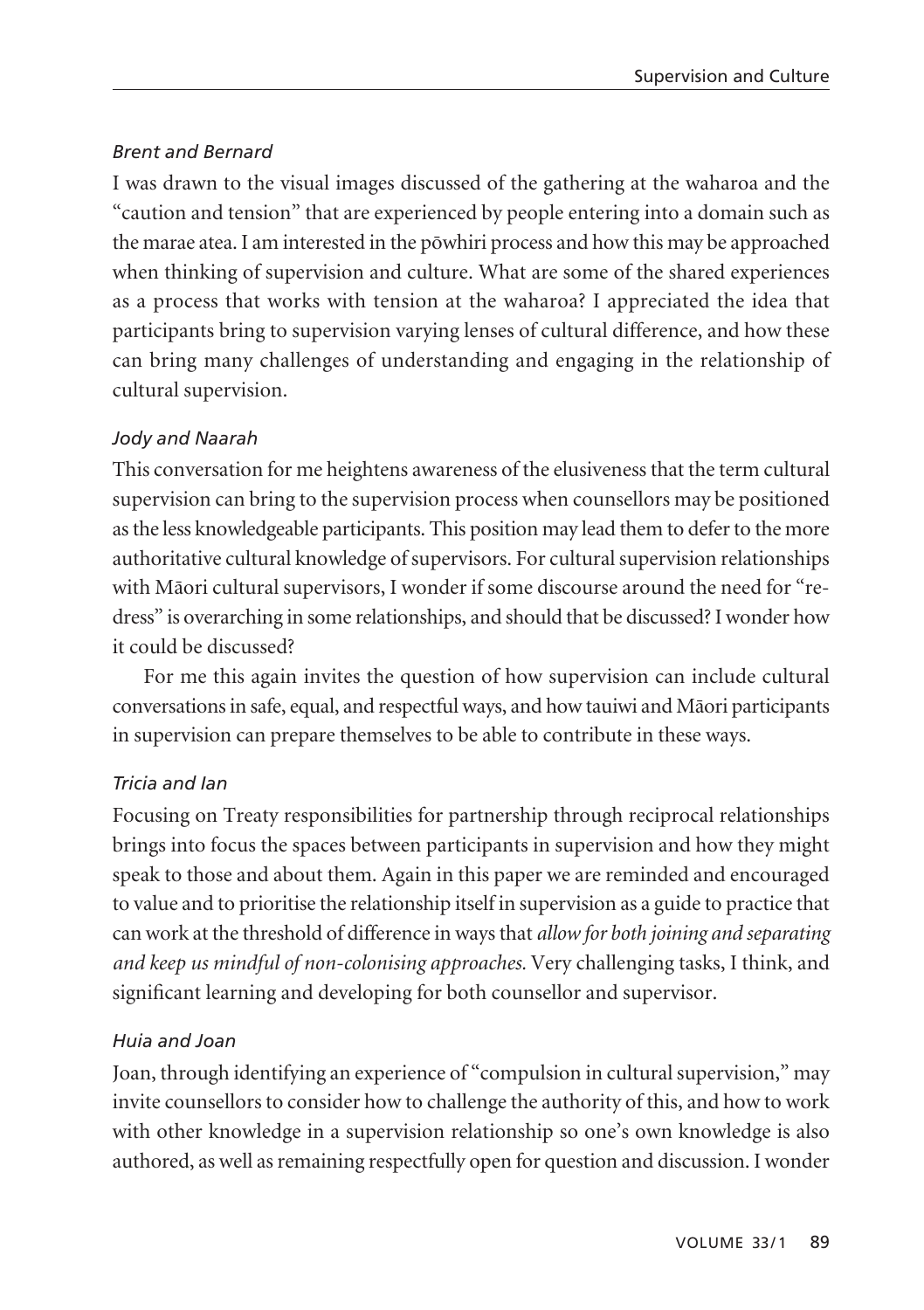how counsellors might break through or break free from "compulsion" in cultural supervision? What might these discourses of power and authority reveal when unravelled? Huia's clarity around relationship in supervision—how we might negotiate, proceed, relate, and have difference, even disagreement—evokes for me again marae processes that start by meeting at the waharoa.

#### *Maureen and Sandy*

I was drawn to a difference suggested by Maureen and Sandy between *expanding of cultural knowledges* and *networks of knowledges.* I wonder if we could consider the former in supervision being like *the narrative landscape of meaning*, while the latter may be more like a *landscape of action.* In a supervision group hui that I attended recently, the question was asked whether consultation is more about action than meaning and whether cultural supervision is more about sharing meaning and understanding. I wonder what connection there might be between these thoughts and the difference suggested by Maureen and Sandy.

# *Janet and Nigel*

How might we allow for a sharing of difference of culture in a supervision process that allows each participant's contribution to be heard, respected, and valued, while at the same time collaborating to move together on new possibilities of thought, ideas, and action?

This was the big question this research invited me into. If we see value and uphold narrative approaches to supervision, then can culture be treated like any other topic, issue, or point of difference, expecting that the supervision process will work towards collaborative outcomes? However, it seems cultural supervisors are often positioned as persons of cultural authority and the dominant discourses around this seem to inhibit sharing of difference of culture, both ways.

# *Chris and Diana*

I am encouraged by the suggestion that more time, more conversation, more trust and confidence may well support the three Ps for Mäori and Päkehä in supervision processes, and that it is the nature and quality of relationships in this process that will best facilitate this. Hope has a significant place in supervision and culture.

The article makes mention in the discussion section about *struggles for and hopes of cultural partnership and supervision*.